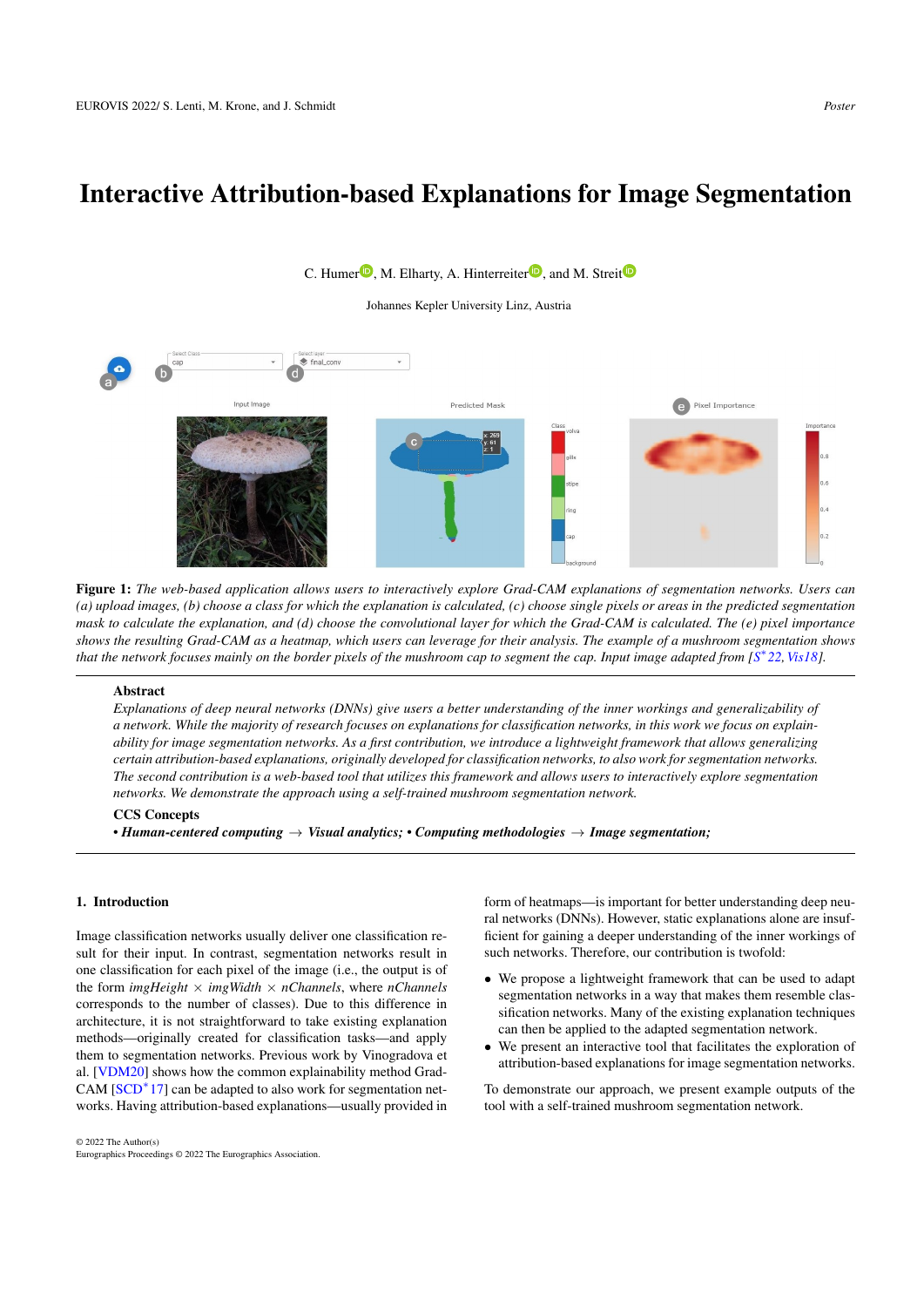# <span id="page-1-2"></span>2. Related work

Segmentation networks are usually based on fully convolutional networks (FCN) [\[LSD15\]](#page-2-4), which have been improved over the years to generate finer and more accurate results [\[NHH15,](#page-2-5) [RFB15,](#page-2-6) [ZSQ](#page-2-7)<sup>\*</sup>17, [GWX](#page-2-8)<sup>\*</sup>19]. A large body of research addresses attribution-based explanation methods in the domain of image clas-sification [\[SVZ14,](#page-2-9)[ZF14,](#page-2-10)[BBM](#page-2-11)<sup>\*</sup>15,[SCD](#page-2-3)<sup>\*</sup>17], which are used to explain the importance of regions in the input image to the prediction. Previous work [\[HMK](#page-2-12)<sup>∗</sup> 19,[VDM20\]](#page-2-2) adapted such attribution-based methods and applied them to image segmentation networks to generate static explanations. Although there is work on interactive exploration of image segmentation networks [\[FMH16,](#page-2-13)[JSO19\]](#page-2-14), these do not allow the exploration of attribution-based explanations.

#### 3. Methods

This section gives details about our approach to adapt segmentation networks and how we use this approach in an interactive tool for exploring the generated explanations. A simple use case that analyzes the architecture of a segmentation network trained on mushroom images can be found in the supplementary materials.



<span id="page-1-1"></span>Figure 2: *Sample image overlaid with its predicted mask (top left) and corresponding Grad-CAM explanations for each class of a mushroom segmentation. All pixels of the corresponding class were averaged and the resulting value was used for calculating the Grad-CAM. Input image adapted from [S* ∗ *[22,](#page-2-0)[Vis18\]](#page-2-1).*

# <span id="page-1-0"></span>3.1. Segmentation network adaptation

Vinogradova et al. [\[VDM20\]](#page-2-2) presented a method that enhances Grad-CAM explanations to also work for segmentation networks. We propose a more general approach that does not adapt a specific explanation technique, but instead transforms a trained segmentation network to resemble the architecture of a classification network. We believe that with this approach many image classification explanation techniques can be also used for image segmentation networks without the need of adapting them. To bring a segmentation network in a form that resembles a classification network, the output shape of the network has to be reduced to give only one classification result instead of one result per pixel.

To achieve this, we could just use a global average pooling layer that calculates the average value for each channel, which carries the segmentation result for one particular class. This new network already resembles the architecture of a classification network, and could already be used with existing explanation techniques.

However, with this approach users are not able to specify which part of the segmentation output they want to investigate. We address this limitation by adding a custom layer that can be applied on top of the final segmentation layer of a network. This custom layer takes a binary mask as parameter, which indicates the regions of interest, and multiplies it with the output of the segmentation network. We implemented an example of this approach with TensorFlow [\[AAB](#page-2-15)<sup>∗</sup> 15] available at [https://github.com/](https://github.com/ginihumer/segmentation-explanation-adapter) [ginihumer/segmentation-explanation-adapter](https://github.com/ginihumer/segmentation-explanation-adapter). Using TensorFlow's *multiply* and *global average pooling* functions, we manage to maintain a derivable model that can also be used for gradient-based explanation methods. A comparison of results using our approach versus the approach proposed by Vinogradova et al. [\[VDM20\]](#page-2-2) can be found in the supplementary materials.

#### 3.2. Interactive tool

We present an interactive web application that builds on top of the framework introduced in Section [3.1.](#page-1-0) The tool allows users to upload images (see Figure [1a](#page-0-0)) showing their predicted segmentation mask and the corresponding Grad-CAM explanation (see Figure [1e](#page-0-0)). Users are then able to select either a whole class (see Figure [1b](#page-0-0)), which automatically creates a binary mask that activates all pixels predicted as this class as shown in Figure [2,](#page-1-1) or users can directly select pixels (see Figure [1c](#page-0-0)) in the visualization that shows the segmentation mask. For segmenting the mushroom cap, the network seems to mainly look at the edge-pixels of the cap, as can be seen in Figure [2.](#page-1-1) Interestingly, although there are no gills visible in the image, the network seems to expect them to occur directly under the cap. For the volva, the explanation suggests that the network mainly locates it by identifying the stem. As a final interaction, users can select the convolutional layer (see Figure [1d](#page-0-0)) of the segmentation network, for which the Grad-CAM is calculated. This enables users to also explore the architecture of the network (see supplementary materials for an example).

#### 4. Limitations and future work

We believe that the tool is a valuable addition to current research on image segmentation explanations. However, so far we tried our proposed approach with Grad-CAM only. Other explanation methods—originally created for classification—have to be investigated and it has to be verified that they work as expected with the proposed approach. To increase the usefulness of our tool, we plan to integrate the option to upload custom models. Furthermore, the tool is currently limited to TensorFlow models. Potential areas of future work in this context include enabling the application of models from other machine learning frameworks. Additionally, user studies could be conducted to validate our approach over various use cases.

#### 5. Acknowledgments

This work was supported in part by the State of Upper Austria and the Austrian Federal Ministry of Education, Science and Research via the LIT – Linz Institute of Technology (LIT-2019-7- SEE-117), and the Austrian Science Fund (FWF DFH 23–N). We thank Patrick Adelberger, Klaus Eckelt, and Christian Alexander Steinparz for providing feedback on the abstract text.